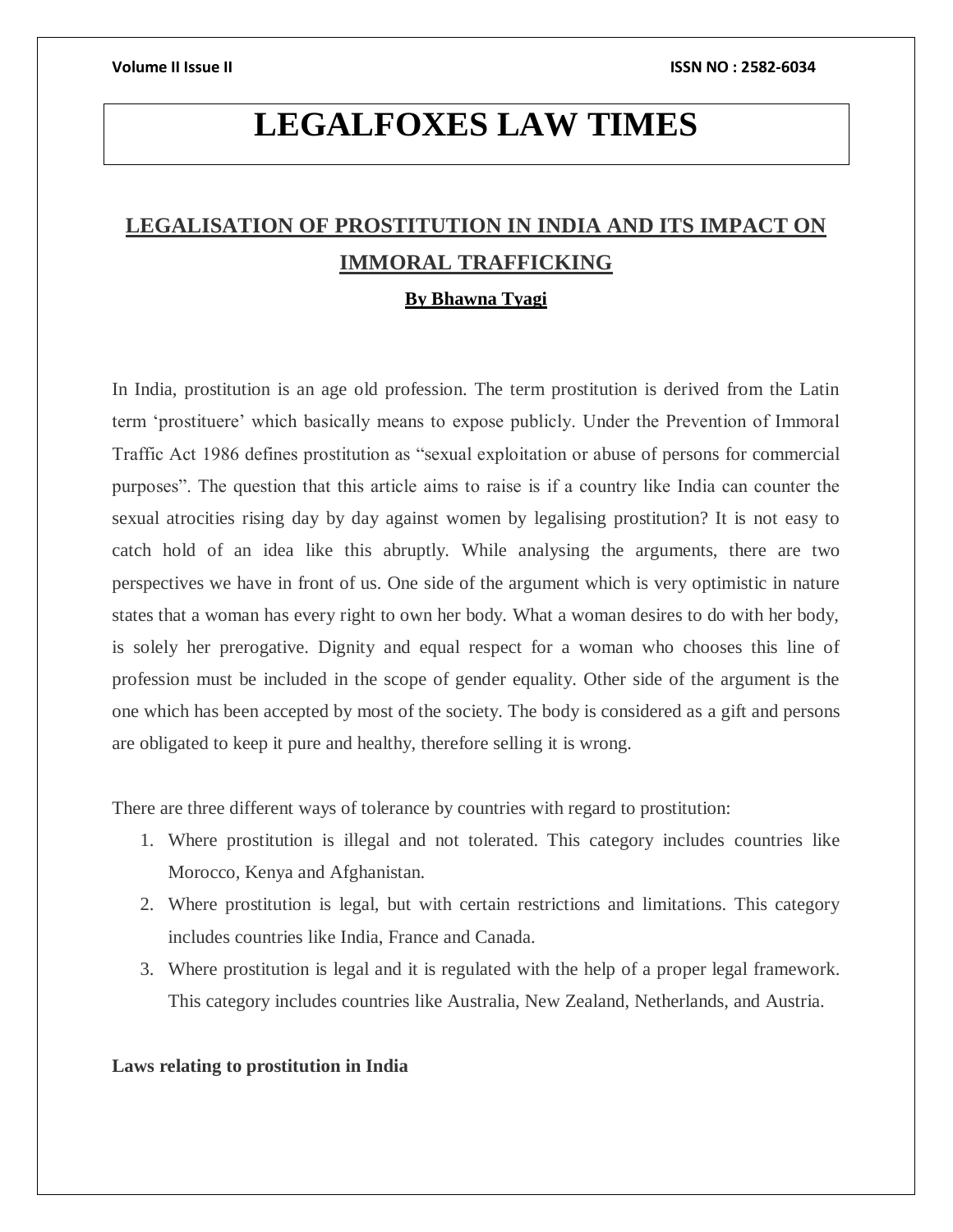### **Volume II Issue II ISSN NO : 2582-6034**

Laws relating to prostitution in India is very limited. The Constitution of India provides many human rights standards which are internationally accepted. It prohibits the trafficking of human beings by granting them right to life and personal liberty and the right to constitutional remedies. Article 23(1) of the Constitution provides that "traffic in human beings and beggar and other similar forms of forced labour are prohibited and any contravention of this provision shall be an offence punishable in accordance with the law".

In accordance with the above mentioned provisions of the Constitution, India enacted the Suppression of Immoral Traffic in Women and Girls Act 1956(SITA) which was subsequently amended and renamed to Immoral Trafficking (Prevention) Act 1986 in order to give effect to the those provisions enlisted in the Constitution of India and the Convention on Trafficking.Section 2(f) of the Immoral Trafficking (Prevention) Act 1986 (ITPA) provides the definition of the term prostitution as sexual exploitation or misuse of any persons for commercial purposes. In the landmark case of *State of Uttar Pradesh v Kaushalya*, the constitutionality of the ITP Act was challenged. The facts reckoned in this this said case was that, to preserve the modesty of the city of Kanpur, some sex workers were asked to be removed from their respective place. The High Court of Allahabad in this case, gave the judgment that article 14 and sub clauses (d) and (e) of article 19(1) of the Indian Constitution were abridged by section 20 of the ITP Act. The court held that there was an intelligible difference between a prostitute and a person creating a nuisance. Hence, the constitutionality of the ITP Act was upheld.

Section 372 and 373 of the Indian Penal Code 1860 provides for laws relating to child prostitution.Further, sections 366A, 366B and 370A of the Indian Penal Code has provisions for punishment of offences of procreation of a minor girl, importation of a girl from a foreign country for sex, and exploitation of a trafficked person, respectively. Subsequently, section 375 pertaining to rape is also applicable to rape a brothel inmate. These provisions of the IPC are applicable to owners of the brothel, the staff, the clients, if and when they engage in sexual activity with minors, either with or without their consent, or with women who have been kept in the brothel by way of force or threat.

## **For and against legalisation of prostitution**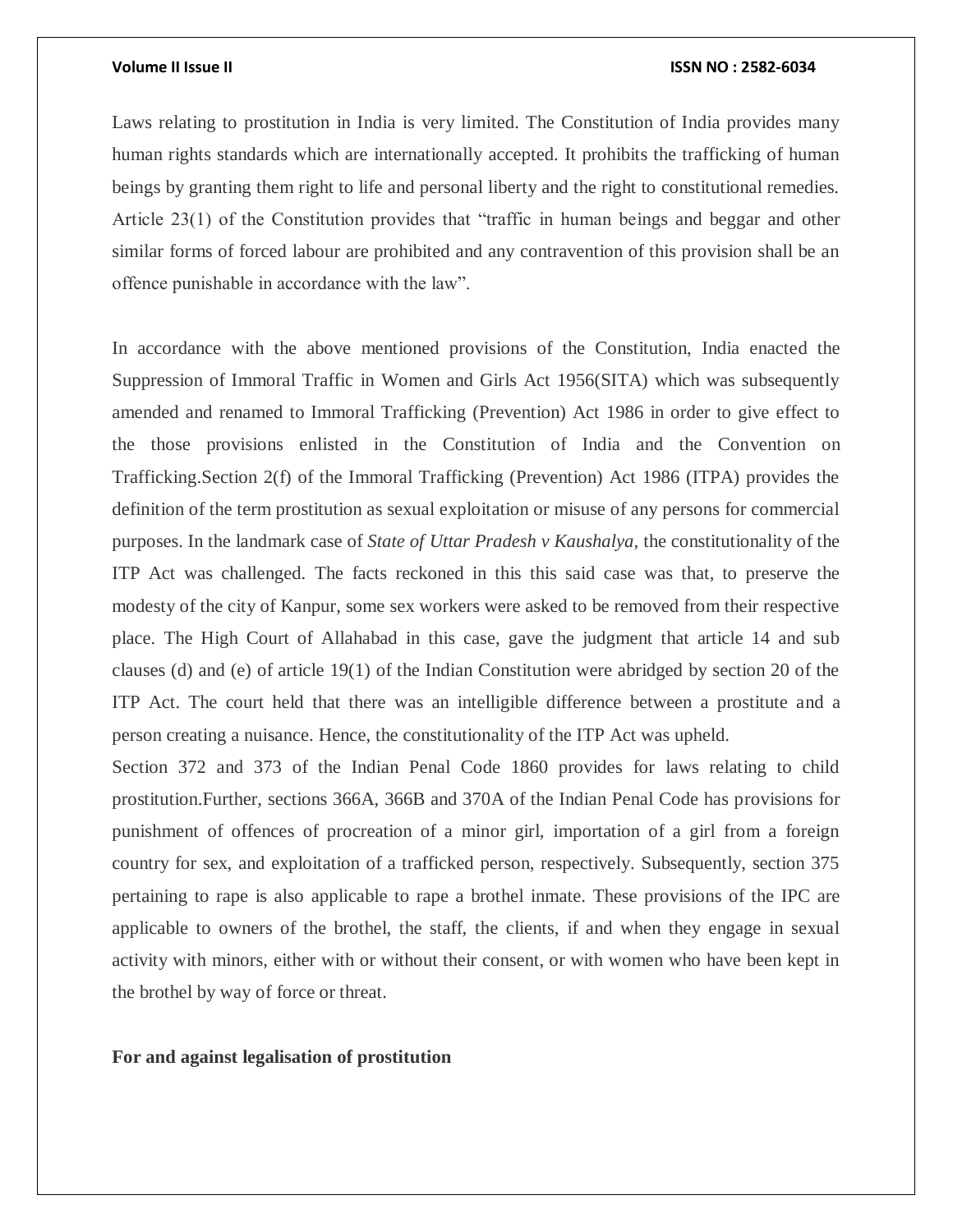### **Volume II Issue II ISSN NO : 2582-6034**

In our present day society, there are both categories of people who believe that the practice of prostitution is an evil in the society in itself as well as people who believe that the presence of prostitution in the society should be endorsed. Both views should be considered rationally as it is the belief of the society at the end of the day and one belief cannot be ignored. However, one thing that cannot be ignored is sexual torture in the field of prostitution or the presence of survivors of viciousness of both the procurers as well as customers. Hence, it should be doubted that legalising of prostitution will protect women from the brutality and exploitation. It has been argued by some that earning by selling the dignity of a women is not commendable.Furthermore, it has been argued that legalising prostitution in India will backfire and the society will begin to look at it as a profession and more women will be encouraged to engage in this occupation as a way to make easy money. There have been numerous instances where sex workers are compelled to do sexual intercourse without using a condom or any other precaution. Looking at this factor, legalising prostitution shall empower the state to obligate sex workers and the clients to the usage of condoms or any other form of protection as several health risks are attached with this profession. Also, the legalisation of prostitution will empower the state to formulate a set of rules and regulations in matters regarding the age limit of the sex workers, minimum wages and regular health facilities to sex workers. With the help of these regulations and rules, sex workers will be able to exercise their rights which have been enshrined to them under the constitution of India. For example, their right to receive proper medical check-ups and treatments, an equal opportunity to provide proper education for their children, their fundamental right to resist and protest against rape, violence, exploitation, etc. The lack of education and awareness is a fundamental factor responsible for the rapid growth of the prostitution industry in India. Therefore, legalising prostitution will facilitate the state into providing basic level of education to the sex workers and also vocational training which will enable them to develop income generating skills for example sewing, knitting, weaving, painting, etc. Another achievement that legalising prostitution will achieve is that a record of the number of sex workers in India can be tracked and recorded by the government, through which the state can manoeuvre new approaches for the protection and recognition of sex workers in the country which will further facilitate a welfare state. In the case of *Begum v the State,* the court grabbed the nerve centred with the issue of prostitution in India. The court observed that the state should refrain from being insensitive towards the victims of prostitution and provide them with alternate solutions. The court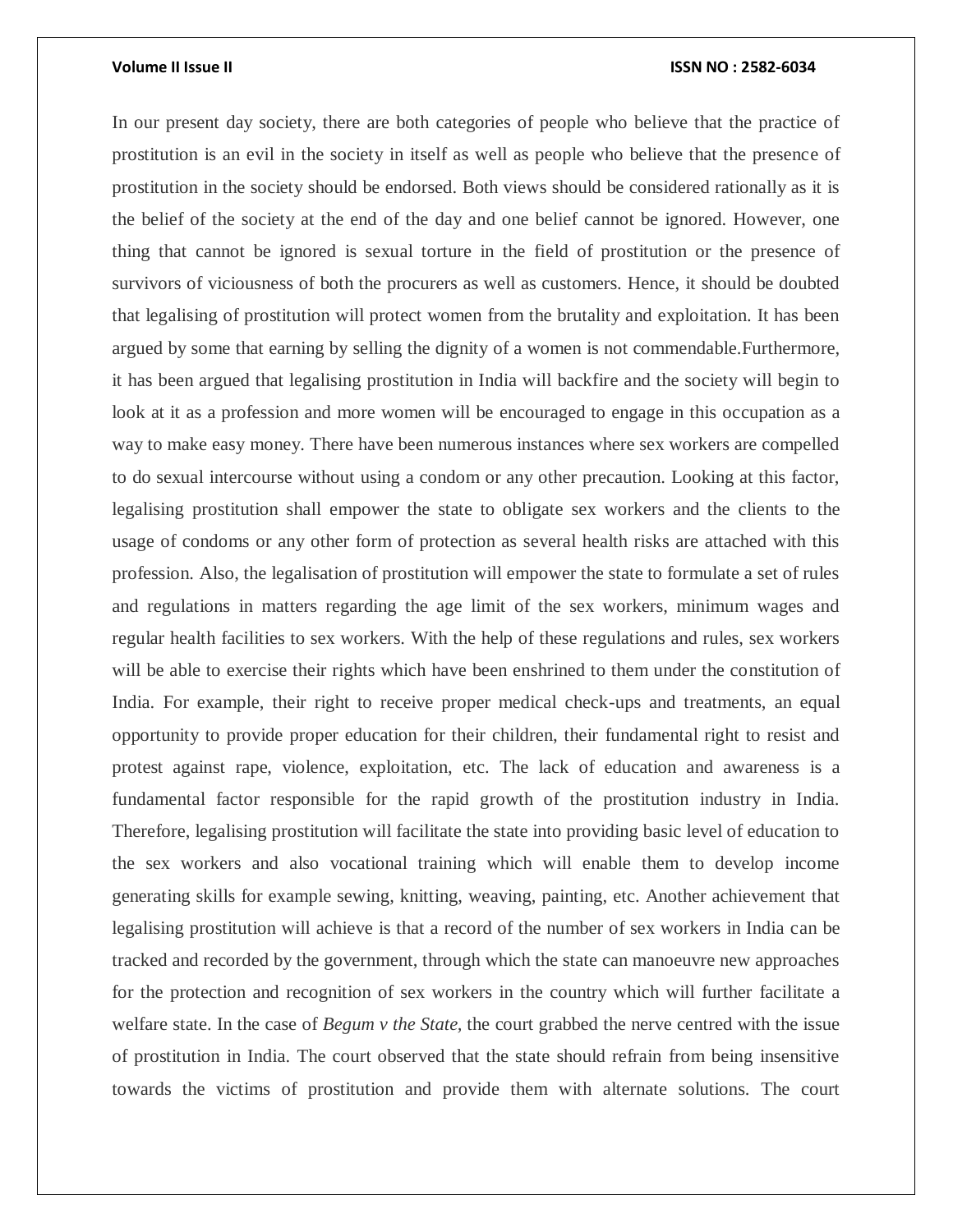dismissed the argument that prostitution is a threat to public safety and peace and was of the suggestion that there was a greater threat from goons and goondas who were likely to resort to violence.

# **Impact on immoral trafficking**

Many scholars believe that the biggest concern with regard to legalisation of prostitution in India is that it will ultimately lead to the increase in the trafficking of human beings in the country. In my opinion, the results achieved by legalising prostitution in India will be rather contrary in nature, if certain regulations are formulated as well. For example, involvement of third parties in prostitution should be decriminalised. The state shall be obligated to work closely with the community to ensure that there are no cases of trafficking of persons for the purposes of prostitution. The finest example of this is the country of New Zealand where the target of zero cases of trafficking of human beings was achieved by way of legalisation of prostitution. In India, majority of the girls working in various brothels are brought by way of trafficking. In my opinion, to curb the problem of trafficking of human beings for prostitution, a separate, individual, independent body should be formed to regulate prostitution in the country. This body established, shall be liable to the authorities at the highest level, thereby limiting the issue of interference and exploitation. The body established, shall be responsible for conducting enquiries and interviews of sex workers. Every woman undergoing the said interview should express her views and ideas on prostitution, convey to the board the reasons for her to choose this profession and only after adequate scrutiny by the board, shall a woman be allowed to pursue this profession. If during scrutiny, the board finds that the woman has been brought to this profession by force or threat, then strict legal action should be initiated by the government which includes issuance of a non-bailable warrant of arrest of person(s) involved in the crime. Also, regular inspections and checks should be done in brothels to ensure that safety and security of the women are not compromised upon by anybody. The body established under the appropriate law shall also ensure that the sex workers earn a decent amount of money and if the body finds the contrary, the brothel owners shall be liable and could result in shutting down of the brothel in question also amounting to the cancellation of the licence issued to the brothel.Sex workers also come under the domain of 'workers', hence they should be protected under labour laws. They should be provided with proper identity cards, voting rights, and access to several government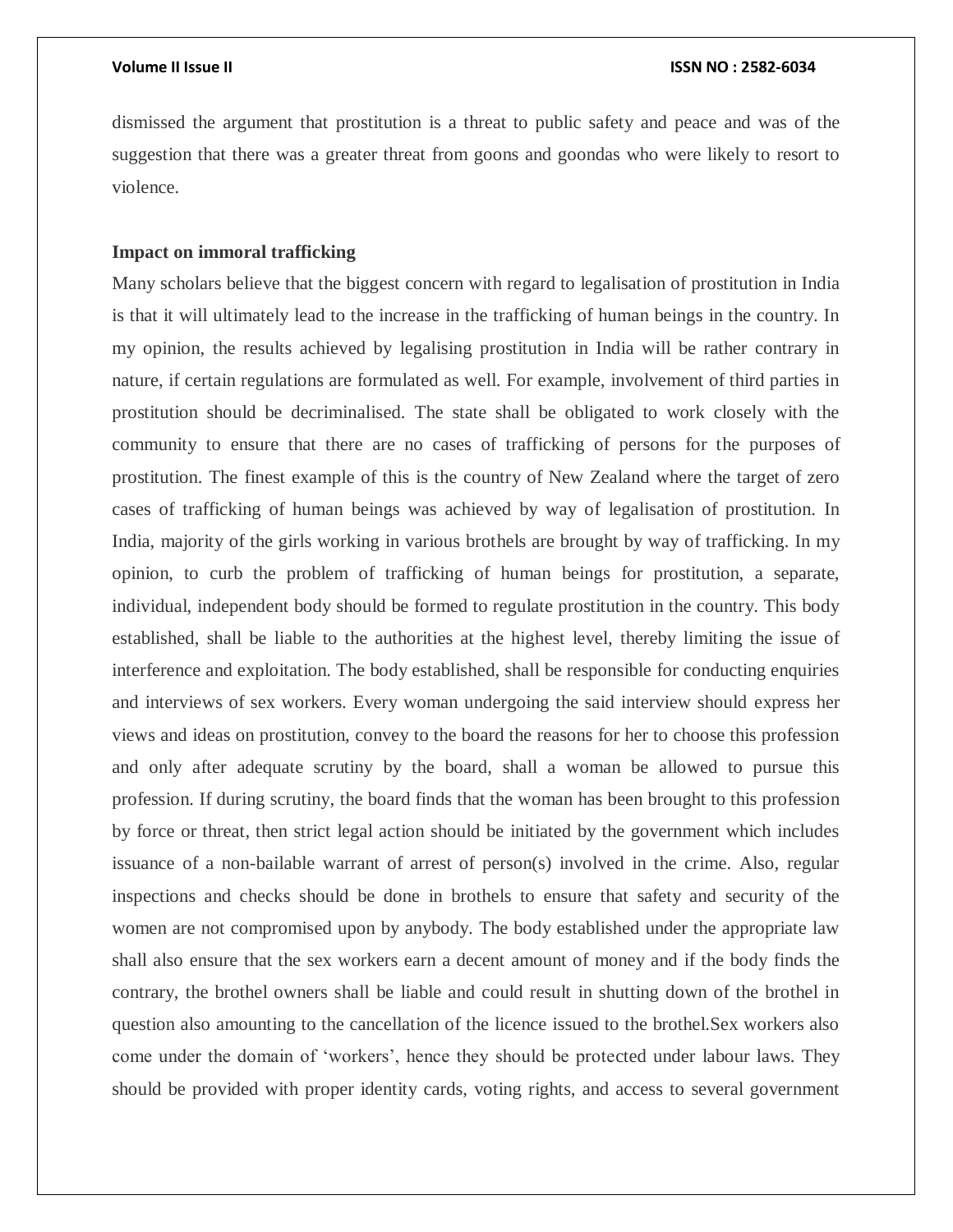### **Volume II Issue II ISSN NO : 2582-6034**

schemes. This will likely achieve the goal of better living conditions for the sex workers and their children as well. With proper legalisation of prostitution in the country, it will definitely help to regulate human trafficking of human beings for prostitution and will also help to control STDs like HIV AIDS, ultimately leading to a healthy society to live in.

# **Conclusion**

In India, the prostitution business is recognised as an age old profession and has constantly been thriving as an area of business. One would be ignorant if he/she pretends the absence of this business and puts a blind eye on the flaws of this business. There should not be any disbelief about the fact that legalising of prostitution business in India will help to protect the sex workers and also their children from exploitation. Along with it, it will also guarantee the health of sex workers and the society all together. Decriminalisation of prostitution and making it legal with the help of a governing body instituted under appropriate laws with rules and regulations shall, as a society, be a progressive step which will help eliminate numerous social evils like human trafficking, child prostitution, rape, etc. and will eventually provide for a better society to live in.

# **References**

- 1. Narayan, Sathya, R Feb 12, 2018, Prostitution: A Brief History [https://www.speakingtree.in/allslides/prostitution-a-brief-history/child-prostitution-inindia].
- 2. Lawyers Collective, R Apr 30, 2012, Budhadev Karmaskar v. State of West Bengal, Criminal Appeal No. 135 of 2010 in the Supreme Court of India [https://lawyerscollective.org/2012/04/30/170-budhadev-karmaskar-v-state-of-westbengal-criminal-appeal-no-135-of-2010-in-the-supreme-court-of-india/].
- 3. The Immoral Traffic (Prevention) Act, 1956 indiankanoon.org.
- 4. Rupam Lal Howlder ,Uniform Civil Code Towards Gender Justice
- 5. Vikram Singh, Gender and Caste: Socio Cultural Context in India